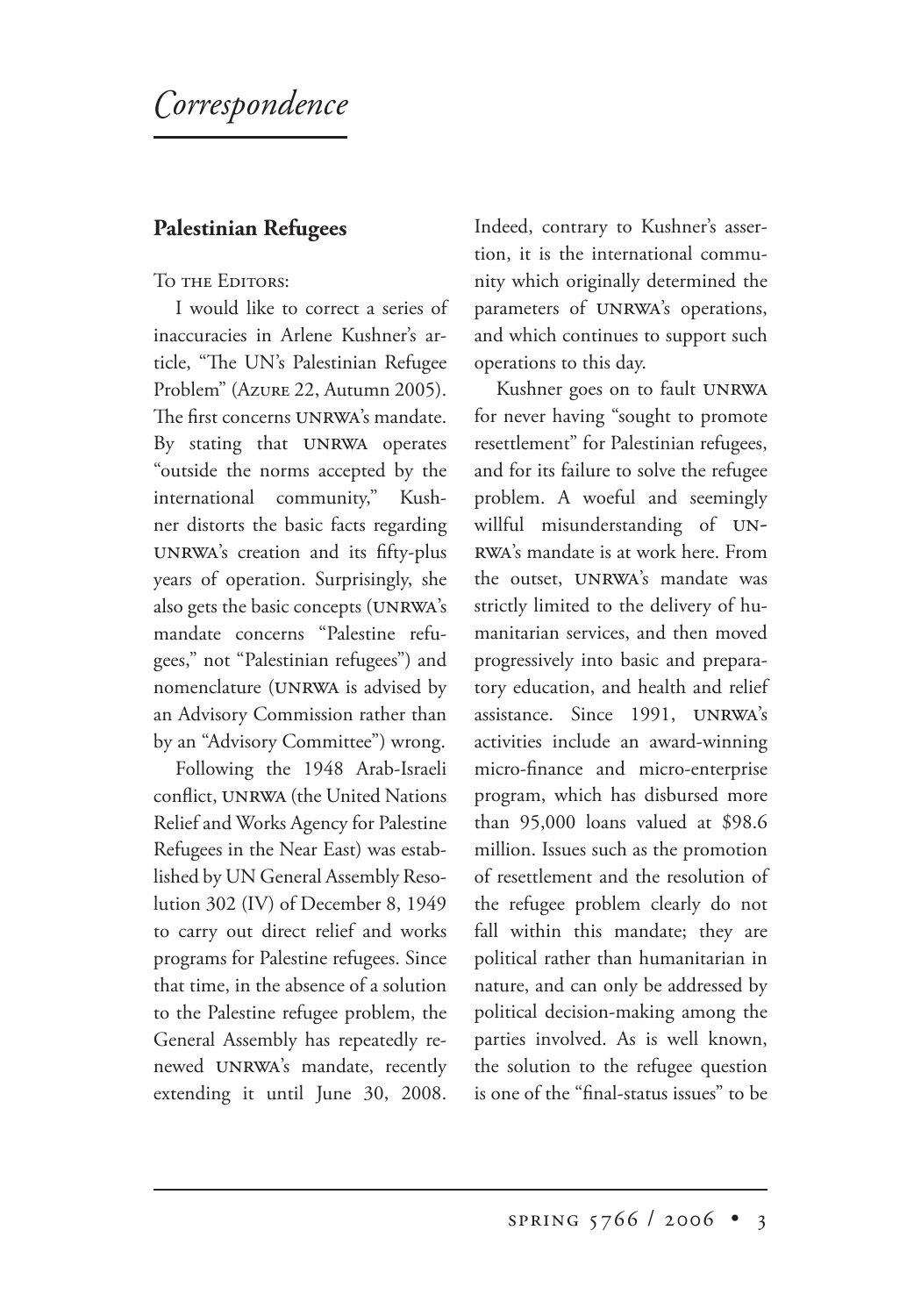addressed by the parties to the conflict in the course of comprehensive peace negotiations.

Moreover, though earlier criticizing UNRWA for operating outside international agreements, Kushner soon switches tracks and faults UNRWA for continuing to provide services to Palestinian refugees as per successive UN resolutions that extended its mandate. UNRWA, as a UN organization, is directly governed by the General Assembly, and must act in compliance with its resolutions.

But it is not UNRWA's continued adherence to its mandate that is the real source of Kushner's ire. Rather, it is the issue of the Palestinian refugees' "right of return." Kushner accuses UNRWA of gearing its "entire efforts" towards an unrealistic right of return, that is, repatriation to Israel. Yet she begins this argument with a claim that is simply false: UNRWA never sponsored bus tours for Deheishe camp residents to their pre-1948 villages.

Next, Kushner focuses on the UN-RWA register of refugees, condemning such registration as instilling a sense of impermanency, and nurturing a "narrative of loss." Yet, it is the right not just of Palestinian refugees, but of refugees everywhere, to possess formal registration of their full identity, including their place of origin.

Failing to prove the merit of such accusations, Kushner switches tactics again, this time to "terrorism." Citing a series of agency "links" to terrorist activity that have clearly been disproved, Kushner concludes that UNRWA is "afraid or unwilling to interfere with terrorist activity in its camps." But UNRWA has no mandate to administer refugee camps. It simply provides services for the refugees who live there, as well as for those refugees who live outside the camps. The security and policing of refugee camps is the sole responsibility of the host country or occupying power.

UNRWA has, nonetheless, added unarmed guards in vulnerable areas as an adjunct to requests for increased police protection inside, and near to, refugee camps. Furthermore, for the past five years, UNRWA has operated a U.S.-funded program in the West Bank and Gaza, staffed by 14 internationals who regularly visit UNRWA installations to ensure that they are not being used for improper purposes.

Kushner insinuates that UNRWA does not wish to see or does not care if its facilities are misused by militants. This is not true: Thanks to the respect UNRWA enjoys from the local population, there have been very few incidents of this sort. In those rare instances of misuse, UNRWA protested in the strongest possible terms to the Palestinian Authority, just as it protested every time the Israeli army commandeered **IJNRWA** facilities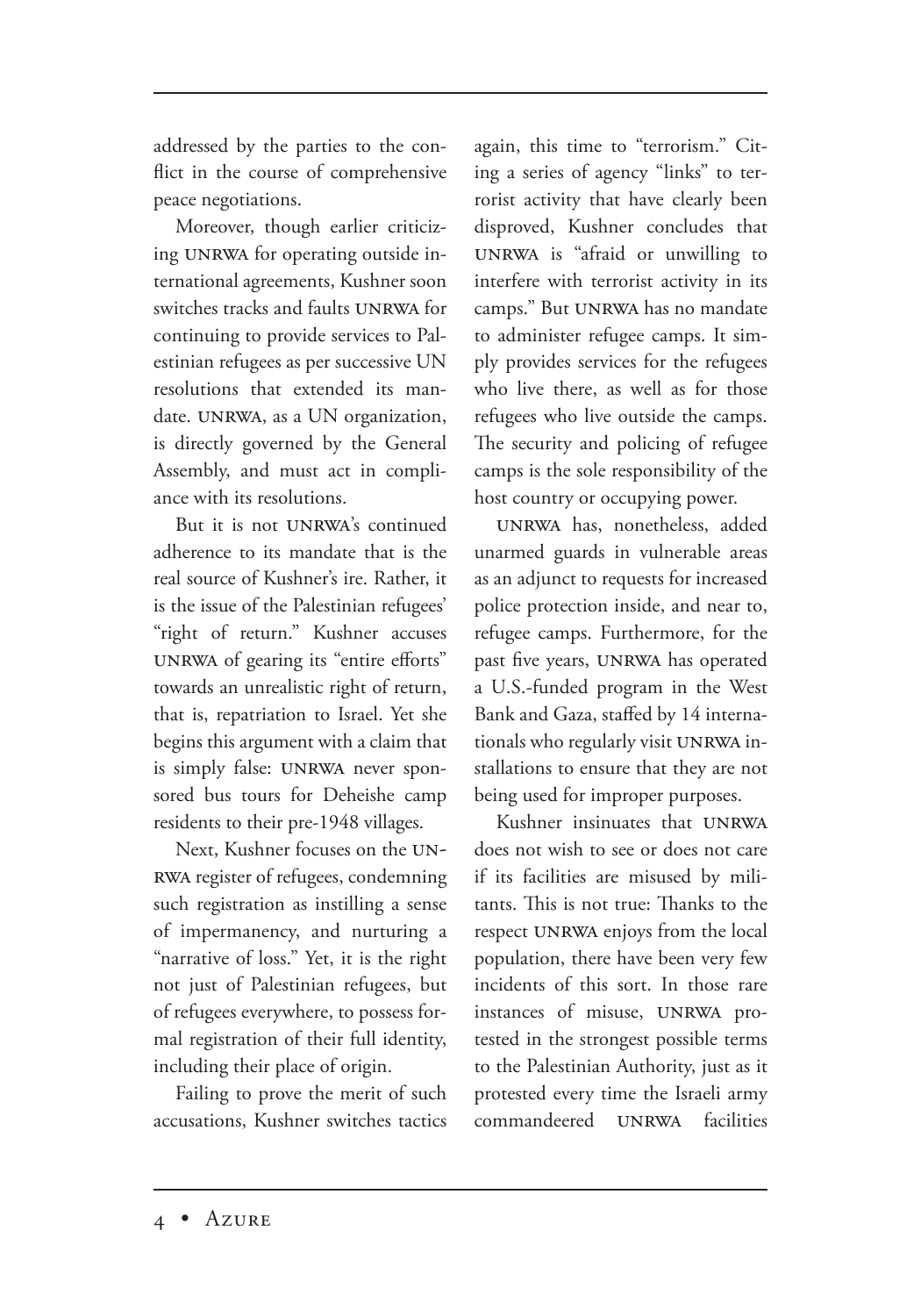during its military operations to use them as detention or interrogation centers.

Finally, UNRWA funds do not "sometimes end up serving the goals of Palestinian terror." This very serious and damaging accusation has been thoroughly disproved by the numerous audits and evaluations to which the agency is subjected, *inter alia* by the U.S. Government Accountability Office (GAO). Indeed, UNRWA scrupulously respects the provisions enacted 30 years ago by the U.S. Congress precisely on this issue.

In addition, Kushner unfavorably compares UNRWA with UNHCR, holding UNHCR aloft as the UN agency with "the far more successful strategy for dealing with refugees." Yet, the present leadership of UNRWA-both its commissioner-general, Karen AbuZayd, and its deputy-commissioner, Filippo Grandi—are refugee affairs experts, with long and distinguished records of service at UNHCR. Collectively, they have directed successful operations assisting Ugandan, Ethiopian, Chadian, and Liberian refugees, as well as coordinating the Namibian return of apartheid-era refugees and the South African repatriation effort, among others.

Again, it is not UNRWA's operations (or "strategy") that displeases Kushner, but rather its mandate. UNHCR is mandated to offer refugees three options: Local integration, resettlement in third countries, or return to their home countries. Such choices are not feasible in the Palestinian context, since the first two options are unacceptable to the refugees and their host countries, while the third is consistently rejected by the State of Israel. Crucially, Kushner fails to mention that any one of these options must be accepted voluntarily by the refugees under UNHCR's care, a principle shared by UNRWA's mandate.

Kushner states, "one might rightfully wonder what positive value UNRWA's continued existence may serve." She could easily obtain answers from the Palestinian Authority, the government of Israel, and the international community. In a meeting with UNRWA's commissioner-general last August, President Mahmoud Abbas voiced the PA's strong support for UNRWA's continued role. Also, a recent letter from Israel's permanent representative to the UN stated: "Israel appreciates and reaffirms its support for the humanitarian work being carried out by the UNRWA." And a statement by the UK government on behalf of the European Union noted that until a final-status agreement in line with relevant UN resolutions is reached, "the services provided by UNRWA remain essential to ensure a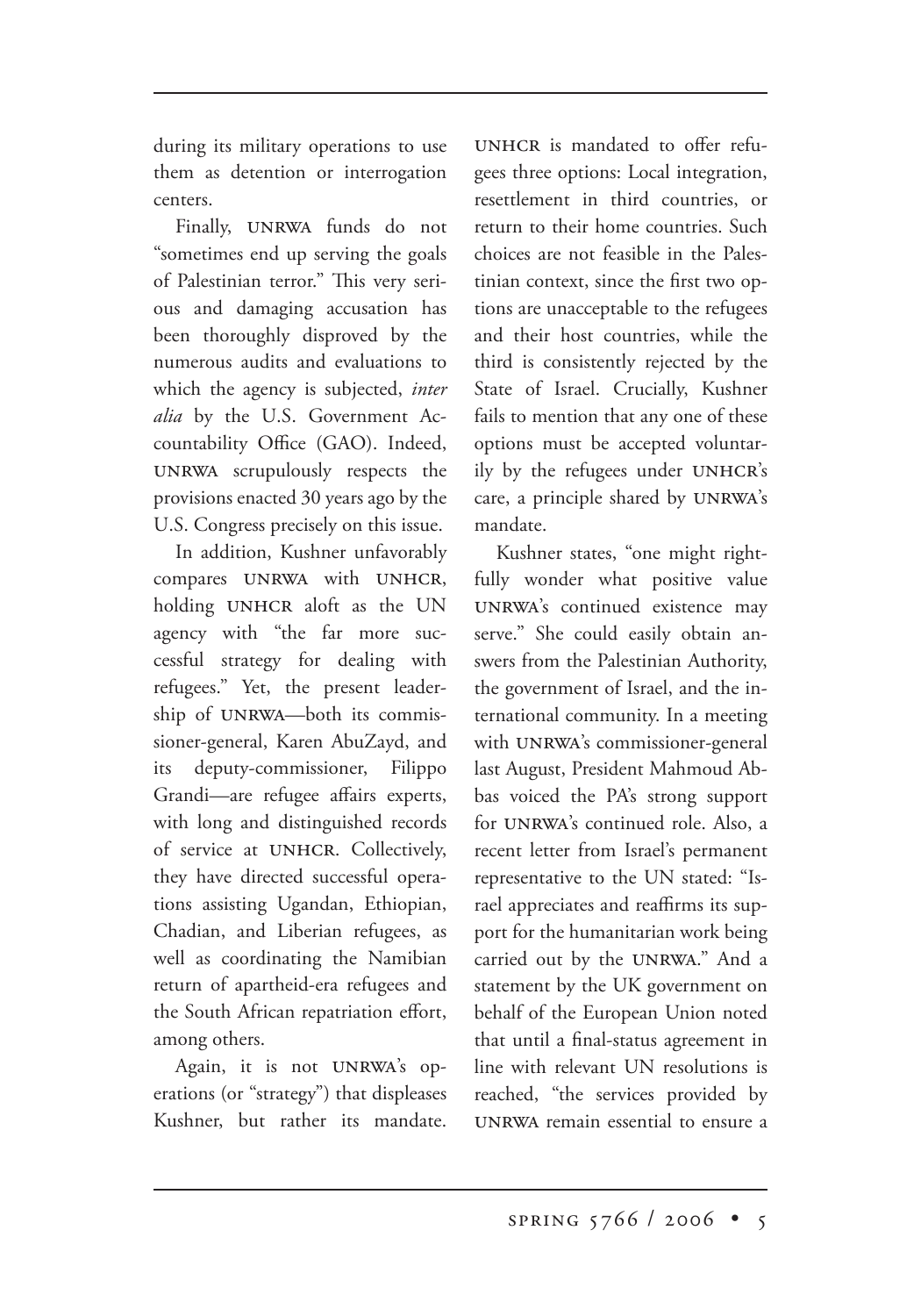decent life to Palestinian refugees in the Middle East."

Kushner concludes her article with the allegation that "UNRWA has failed the Palestinian refugees." But perhaps she should speak with the refugees themselves, who have directly benefited from the services UNRWA provides. Such services have enabled the vast majority of them to become self-sufficient and productive. Only a third actually live in camps, and far from sitting around waiting for handouts, most refugees are fully engaged in the economic life of the society they live in. UNRWA-educated teachers, doctors, engineers, and social workers have made important contributions not only to the refugee community, but to the development of the region as a whole. Indeed, UNRWA's commitment to the empowerment of Palestinian refugees, and the consistency with which it delivers its services, is well known. Removing UNRWA from the scene would not cause the refugee problem to disappear, but instead would significantly *increase* the suffering and hardship they endure.

The UN resolution establishing UNRWA recognized the need for humanitarian relief to Palestine refugees not only to prevent "conditions of starvation and distress," but also to "further conditions of peace and stability." During a period of instability and change, UNRWA is confident it has fulfilled this role and remains a force for good.

**Gina Benevento** Chief, UNRWA Public Information Office Gaza City

TO THE EDITORS:

Arlene Kushner's important article misses one vital fact: UNRWA was established not to direct relief and works programs for "the Palestinian Arab refugees." Actually, in the December 1949 General Assembly Resolution 302 (IV), which established UNRWA, and from which Kushner quotes, the object of that agency's assistance is an entity referred to as "Palestine refugees" and not "Palestinian refugees." Indeed, a visit to the UNRWA website will confirm this nuance. In other words, Jews, Christians, and Muslims could have applied for aid. The definition was not one predicated on a religious or ethnic identity but was geographically based. Since the original intent of the definition was geographical, a Jew expelled from his home during the War of Independence and who lost his livelihood should have been qualified for assistance.

Indeed, for several years, Israeli citizens were considered candidates for UNRWA care. These were the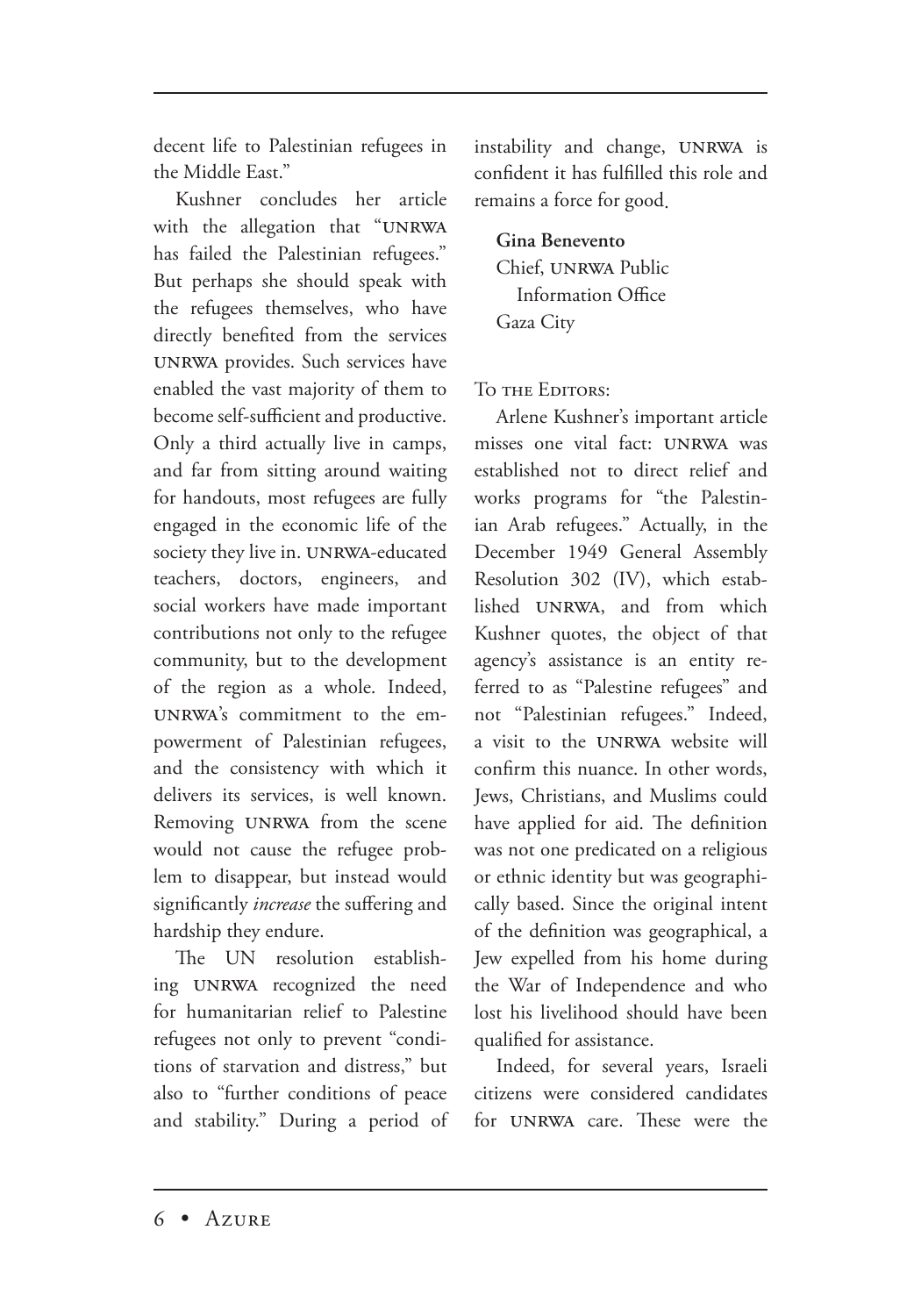Jews who became refugees after Arab forces overran Jerusalem's Old City and smaller agricultural communities such as Atarot, Neveh Yaakov, Bet Ha'arava, and the four Gush Etzion kibbutzim. In a communication dated October 6, 2003, B. Scott Custer Jr., chief of the international law division of UNRWA (Gaza), informed me that in 1950, 17,000 "internally displaced Jews coming from original mandate Palestine" (as he defined them) who resided in Israel were provided support from the agency. In July 1952, Israel assumed responsibility for 19,000 "refugees," which included 3,000 Jews, and UNRWA ceased its operations inside Israel.

**Yisrael Medad** Shiloh

ARLENE KUSHNER RESPONDS:

In the course of my research on UNRWA these past three years and more, I have observed a tendency among its spokespersons of absolving their organization of all responsibility for problems connected with its policies and operations. Gina Benevento's letter reflects this thinking. Employing a familiar mantra, she claims the agency serves a purely humanitarian function and is both outside of the fray of politics and absolved of accountability with regard to terrorism within the camps. In making her case she fundamentally misrepresents the manner in which UNRWA operates and ignores documentation I have provided.

She says, first, "it is the international community which originally determined the parameters of UN-RWA's operations." And then, more astonishingly: "UNRWA, as a UN organization, is directly governed by the General Assembly." In point of fact, quite the reverse is true. UNRWA, within the family of agencies functioning under the UN umbrella, has a marked and extraordinary degree of autonomy; the agency's own literature acknowledges this. While UNHCR is bound by the definitions and strictures of the Convention on Refugees, UNRWA is not. The international community did no more than set broad guidelines when establishing UNRWA, and the General Assembly does not do much more than receive, pro forma, an annual report from the commissioner-general and every so often renew its mandate. There is no serious oversight; UNRWA has, to a considerable degree, been granted the latitude to establish its own policies and modes of operation. Therein lies the heart of the problem.

Benevento states, "From the outset, UNRWA's mandate was strictly limited to the delivery of humanitarian services, and then moved progressively into basic and preparatory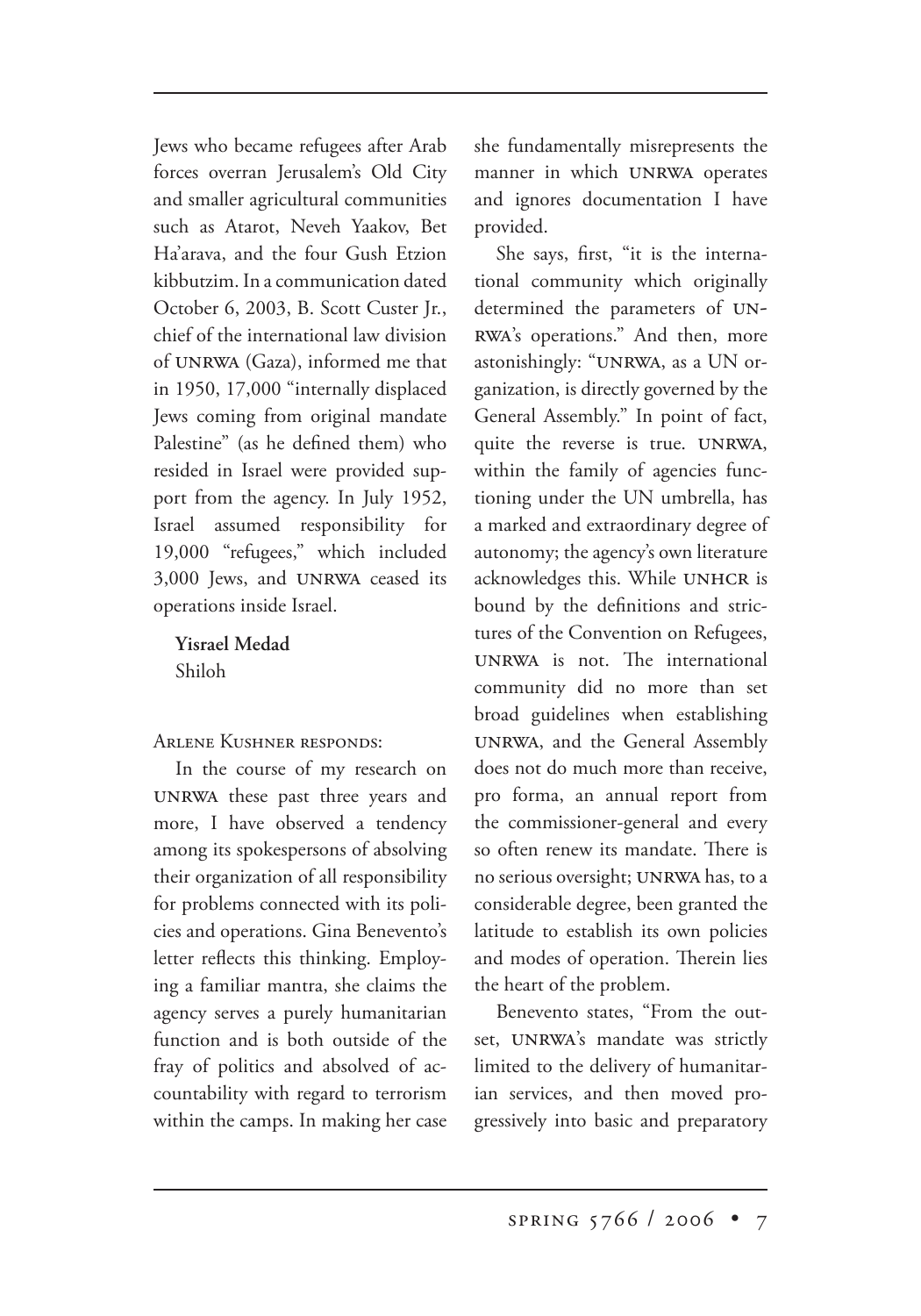education, and health and relief assistance." This is true, as far as it goes, which is not nearly far enough: In subordinating its humanitarian role to a political agenda, UNRWA has blithely moved *beyond* its presumed mandate limitations.

Nowhere is this more glaringly the case than with regard to its highly political promotion of the ostensible right of return. Although predicates its operation on this political premise, there is no such right in international law. In my essay, I refer to the fact that the registration numbers assigned to the refugees include codes for the village they came from. Benevento attempts to make the case that such registration codes reflect no more than the basic right of all refugees "to possess formal registration of their full identity." For her the registration is simply a universally identified humanitarian act. In reality, a great deal more is involved.

Let me move past my earlier citation of BADIL, the Palestinian NGO advocating the right of return. Attached to family registration cards are extensive documents containing information about property left behind over 55 years ago. UNRWA is currently involved in the "Palestine Refugee Records Project" operating out of its Jordan field office. The goal of this project, to be completed in 2006, is the digital scanning of all of these documents in order to preserve them and make them readily accessible. Not remotely concerned with issues of immediate relief, education, or health care, this project is blatantly political in intent. What is more, while UNRWA complains of deficits with regard to its ability to provide necessary humanitarian services, it has done fundraising for the records project and as of mid-2004 confirmed international pledges of \$6.7 million.

This brings us to the basic question of how UNRWA has chosen to define its refugees. UNRWA claims-that claim can be found on its website that its definition is "operational." Were that legitimately the case, those no longer requiring assistance would be removed from the rolls. In reality, however, refugees who acquire citizenship—whether in Jordan or the U.S. or Canada or elsewhere—and receive services and protection from the new state, are still kept on the rolls. This can only be justified from a political perspective.

UNRWA has done more than merely allow such persons to remain on its rolls. At one point in its history it *added* persons to its rolls for reasons not humanitarian. When began, it included in its definition a clause that read: "and took refuge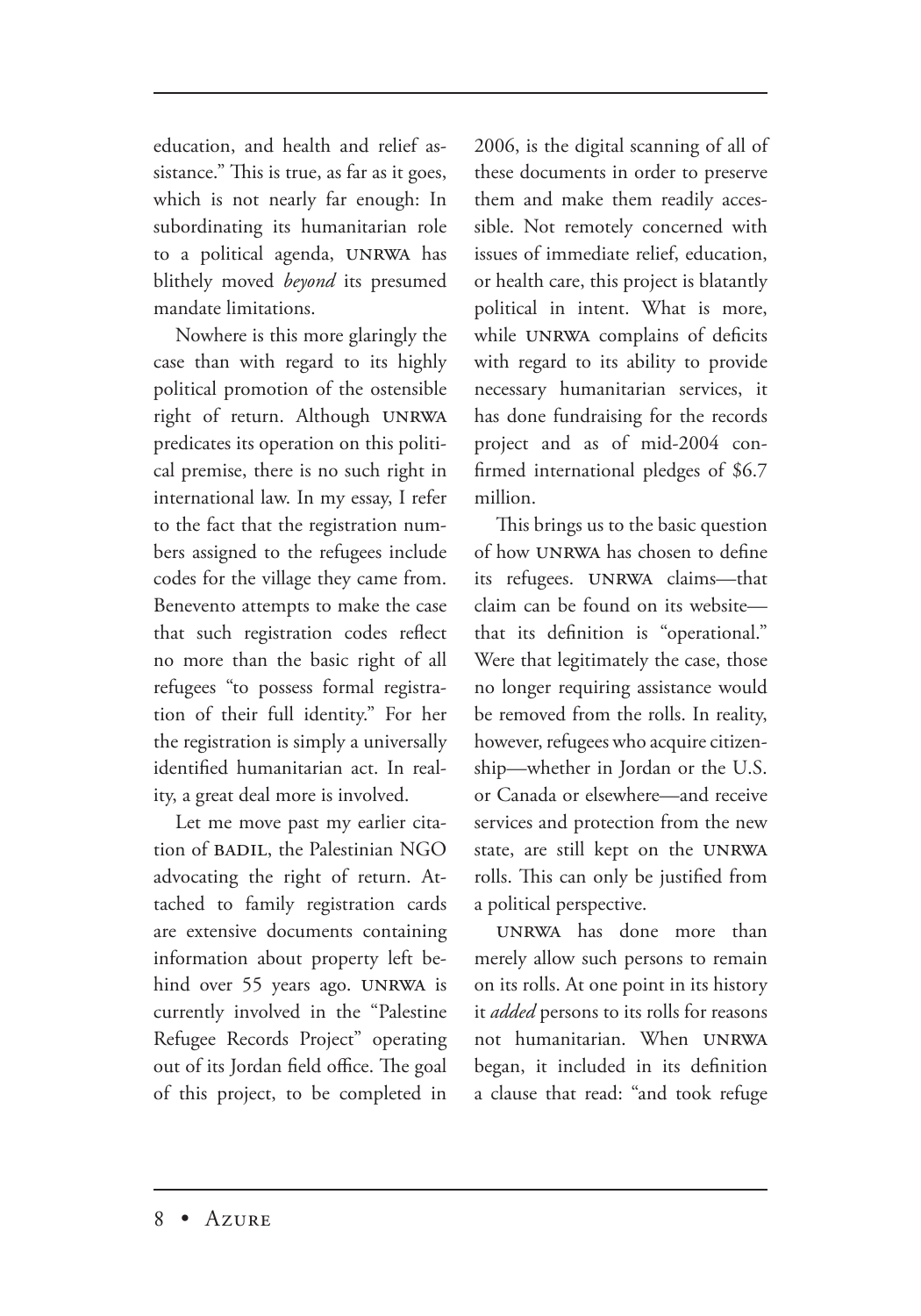in 1948 in one of the countries where UNRWA provides relief." In 1994, however, UNRWA dropped that clause, and persons who had not qualified for registration previously were suddenly allowed to register. According to Ingrid Bassner Jaradat, director of BADIL, this change was implemented with the expectation that UNRWA's registration would one day serve as a major resource for determining refugee status.

Benevento says that I have falsely claimed that UNRWA sponsored bus tours from the Deheishe camp to visit pre-1948 villages. I never claimed this. There is more than adequate documentation of the fact that the bus tours did run from the camp; my information is that this occurred with the knowledge and sanction of UNRWA officials. These tours, in any event, are only one example of the myriad instances of programming within the camps that deliver a consistent "pro-return" message to the residents; textbooks within schools even feature maps with Israel eliminated.

Benevento counters that residents, were they to be settled outside of Israel, would have to opt for this voluntarily. I suggest that, after 55 years of being fed a consistently "proreturn" line, they are not altogether clear on the alternatives that might be

available to them and the ramifications of actually returning. In instances where Israel has sought to provide permanent housing for the refugees in Gaza or Samaria, UNRWA has actively lobbied against this. Thus has the agency worked against reasonable settlement of the refugee issue.

Regarding terrorism within UN-, Benevento says that when its facilities have been "misused by militants" (note the avoidance of the word "terrorists"), UNRWA has "protested in the strongest possible terms to the Palestinian Authority, just as it protested every time the Israeli army commandeered UNRWA facilities during its military operations." This statement is outrageous on at least two counts. The first is the parallel it draws between defensive measures by the Israel Defense Forces in the face of terrorist attacks and the actions of the terrorists themselves.

Second is the assumption that "the militants" are coming into the camps—by implication into the midst of an innocent and vulnerable refugee population—from the outside. The lie is put to this familiar UNRWA mantra by the overwhelming evidence (some provided in my essay) that the refugee population is particularly fertile ground for radicalism and that many of the terrorists are refugees, including in some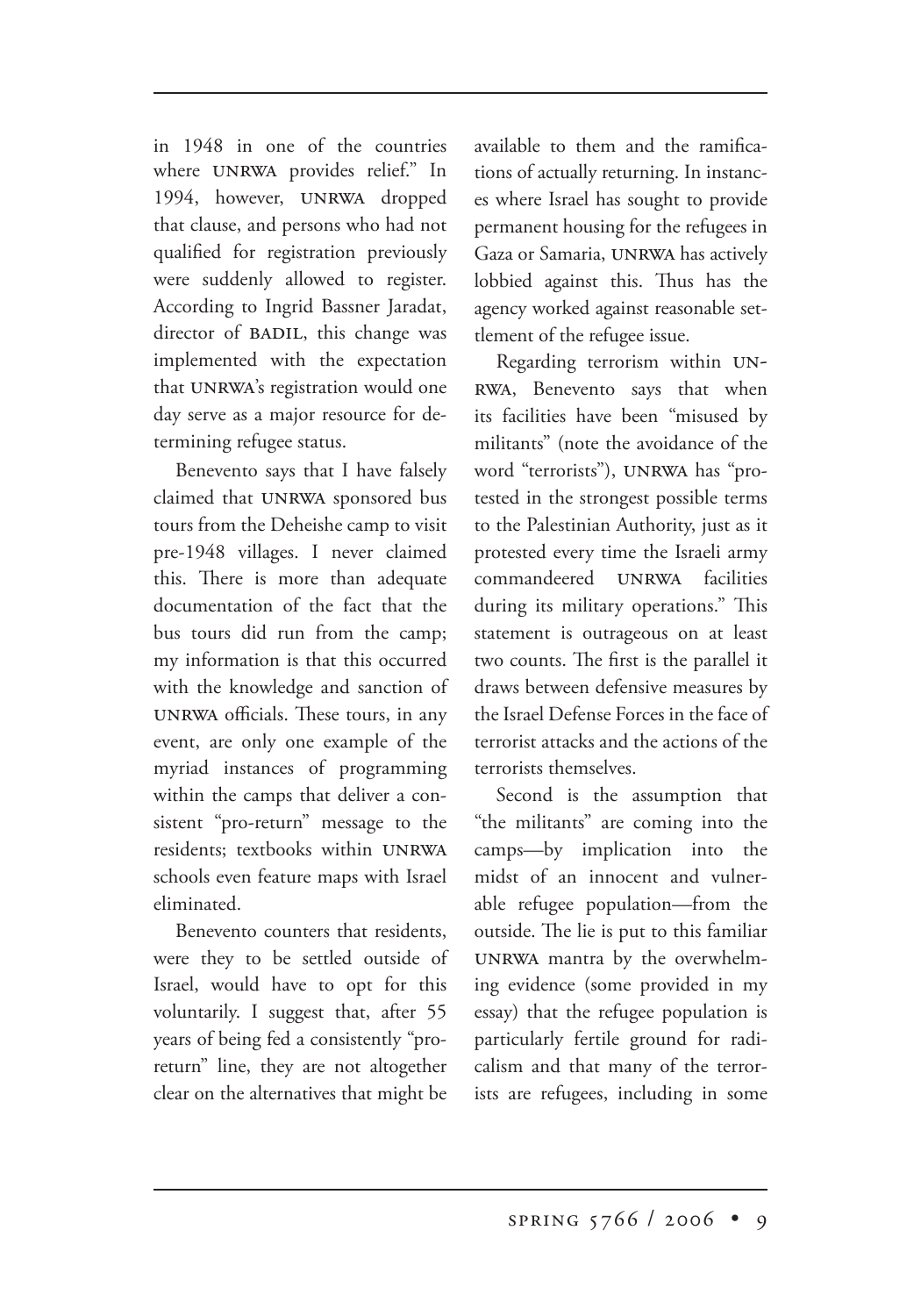instances employees of UNRWA, who are themselves refugees. How can one talk about infiltration by outside "militants" when it is a matter of record that Hamas affiliated persons ran away with the elections in the UNRWA teachers' union in Gaza? And why does Benevento neglect to address the instance I cited of a Hamas rally on the grounds of an UNRWA school in the Jabalya camp in Gaza, attended by the staff and administration, where one teacher, on behalf of the staff, publicly praised students who become suicide bombers?

Many weapons and weapons factories have been uncovered in the camps, and recruitment of suicide bombers is done in the camps. This would not be possible without the implicit sanction of the local population.

As to my "damaging accusation" that funds may end up helping terrorists, it is from a report of the U.S. Government Accountability Office that I learned that UNRWA has never once cut off funds to a registered recipient because of involvement with terrorism. This cannot be the case because there has never been a necessity to do so. It seems that UNRWA keeps no records on the terrorist involvement of recipients and asks no questions. But then, UNRWA, with its "hear no evil, see no evil" policy, indeed will, knowingly or not, award assistance to some tainted by terrorist associations. There is no way adequately to track where UNRWA money goes under these circumstances, and yet Benevento would have us believe that 14 staff internationals visiting UNRWA installations are able to do so.

UNRWA, deeply in denial, is clearly not going to clean up its own act. It was not my intent to suggest that UNRWA has done no good humanitarian work; indeed it has. But this in no way implies that it is the agency best equipped to continue this work. Donor funds now used to sustain the refugees in indefinite limbo would be far better spent in service of finding permanent solutions for them—a mission in which UNHCR has a sterling record.

I thank Yisrael Medad for his enlightening information. If anything, it adds strength to arguments that Muslim Arab nations should have properly tended to the resettlement of Muslim Arab Palestinians (who constituted the vast majority of those who lost their homes during the war), just as Israel tended to the resettlement of Jewish persons displaced by the war.

In any event, as there has been no UNRWA activity on behalf of any but Arab Palestinians for 54 years, and because UNRWA is devoted exclusively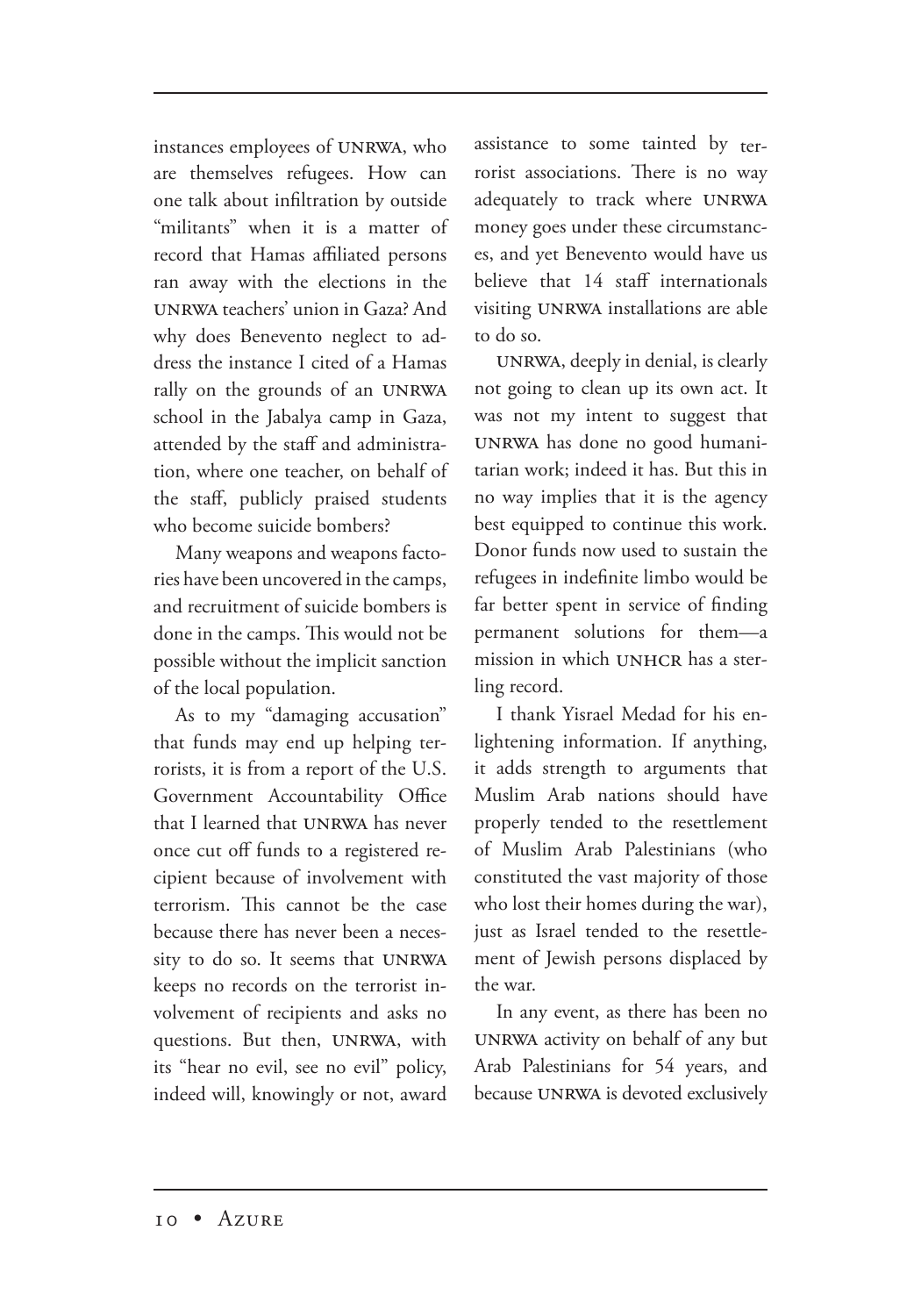to this population, the import of my essay stands, as I am sure Medad would agree.

## **Biblical Archaeology**

TO THE EDITORS:

In "Facts Underground" (AZURE 22, Autumn 2005), David Hazony describes Eilat Mazar's excavation as dealing a "death-blow to the revisionist camp (of historical and biblical scholarship), whose entire theory is predicated on the absence of evidence in Jerusalem from this period" (parentheses mine). Although I am not mentioned in the article, I can apparently be identified as one of the "revisionists."

But the claim that Mazar's excavation refutes my understanding of Palestine's history and its relationship to the biblical narrative makes me doubt that Mazar has read what she apparently believes she has refuted. This is surprising and unfortunate, as I have described Jerusalem from the Late Bronze Age and continuing during the eleventh to ninth century B.C.E. as a regional market center, which dominated the Ayalon Valley (*Early History of the Israelite People*, 1992). On the basis of the very limited archaeological evidence that Mazar has published to support her "revision" of Jerusalem's history, my 1992 historical sketch of Jerusalem during this period seems apparently confirmed by her excavations.

The additional claim that the entire theoretical basis of my historical work is centered in issues of Jerusalem's archaeology is also quite a distortion. My work has generally dealt with the continuity of settlement patterns throughout greater Palestine since the Early Bronze Age and the regional differences in settlement patterns and agriculture during the Late Bronze and Iron II periods. The history and ideology of population transfers and the effect on ethnicity which political policies of deportation and resettlement had on the region from the Assyrian to the Persian periods has also been central in the development of my historical reconstruction, as has been the pervasive role that the theological and mythic motif of exile plays in biblical literature from Genesis to II Kings. My understanding of David, which seems to be of such great concern to Mazar and other archaeologists, has for the most part been related to the literary figure in biblical story and song, particularly as it is related to this region's intellectual history. It hardly relates to the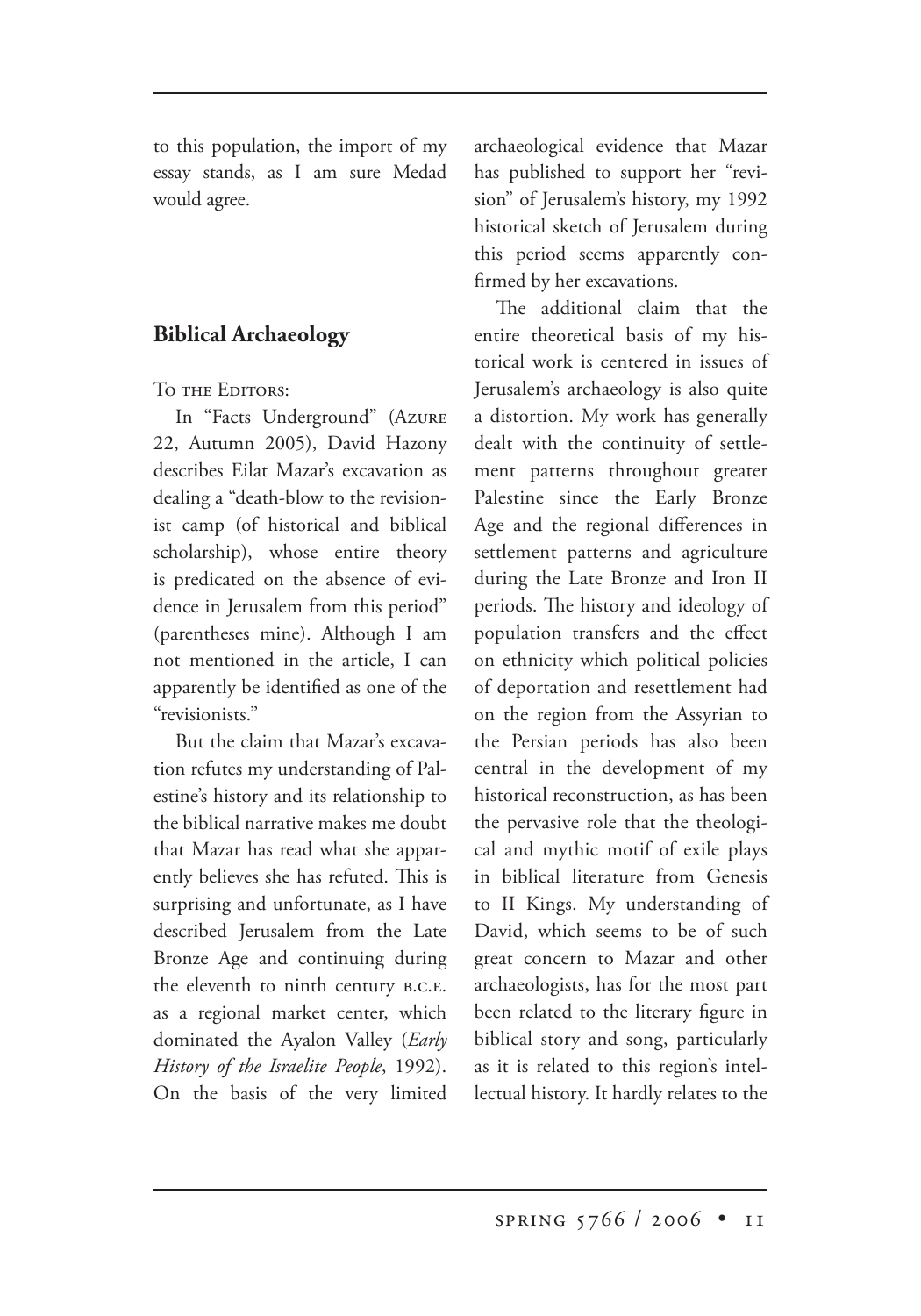kinds of things archaeologists usually have expertise in.

Apart from the question of Hazony's understanding of my work (or of any other scholars implied by the term "revisionists"), Herzog, Finkelstein, and Silberman's understanding of Jerusalem's archaeological remains and history also seems poorly understood—particularly in the very inadequate effort to state clearly why these scholars question the historicity of the Bible's stories about Saul, David, and Solomon. As Mazar is an archaeologist and the building uncovered apparently more than the ordinary, I would have preferred to read about what has been found and about how the field of archaeology has been changed by the work being undertaken. It is a great shame to see tabloid journalism dominate the early reports of what appears to be a very important excavation. What archaeological reasons does she have for suggesting the building may be a palace? Do associated finds suggest anything about the function of this large building or help date it? What does she have for dating the building? Which of the competing pottery chronologies is she following? Is the tenth century merely one possible dating among many, or is it the most likely dating of the building? How large is the margin of error in her dating? How early, for example, in the

eleventh century could the building have originated?

References to biblical interpretation also seem arbitrary and not well thought out. If Mazar depends on biblical texts and their interpretation for her understanding of this archaeological site, I would like to hear more about this aspect of her deliberations and the reasons for her judgments. I find no detailed description of "David's palace" in II Samuel 5:6-10. The text cannot be reasonably described as a detailed description of any of David's building projects. Nor can the text reasonably be thought to offer clarity regarding the site's geographic orientation. It is a very brief story—one of three conquest stories of Jerusalem—which is dominated by the literary trope of David's hatred for the lame and blind and their banishment from the temple. I cannot imagine it helpful to an archaeologist. That this biblical tale is claimed to be the reason that Mazar sought and received permission to dig should be of interest to an investigative reporter interested in the licensing of archaeological excavations, but hardly to anyone who seriously cares about the history of this city.

**Thomas L. Thompson** University of Copenhagen Copenhagen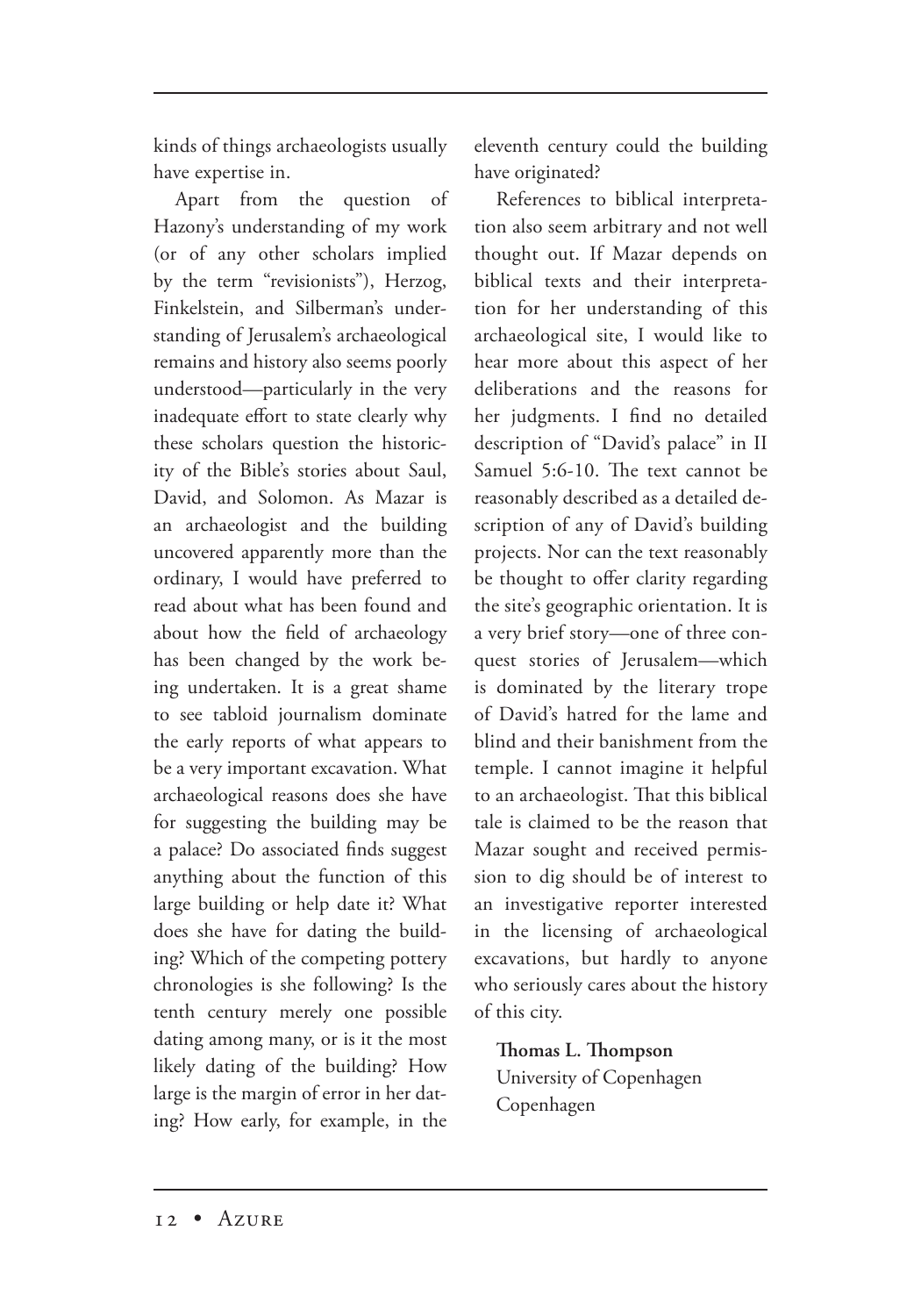DAVID HAZONY RESPONDS:

Scholars convinced that texts are to be read "subversively," which is to say in conscious rejection of their simple meaning, often end up weaving tapestries of meaning that offer far more insight into their own beliefs, fears, or agendas than into the text they are reading. So it is with the Bible; and so it is, apparently, with my article.

I did not mention Thomas L. Thompson in my article because oddly enough—I was not addressing his work. I was talking about archaeologists. It is they who have made a serious claim regarding the absence of significant archaeological evidence from tenth-century Jerusalem in order to argue it was not a serious city in Solomon's time; and it is their theory which Mazar's new discovery has overturned.

Who is Thompson, then, and why does he feel criticized? He is one of the leading scholars in what is known as the Copenhagen School, a group of biblical researchers who for years have been advocating a far more radical revisionism than anything produced by Israel Finkelstein or his peers in the archaeology department at Tel-Aviv University. As Thompson wrote in his 1999 book *The Mythic Past*, "Today we no longer have a history of Israel.... There never was a 'United Monarchy' in history and it is meaningless to speak of pre-exilic prophets

and their writings…. We can now say with considerable confidence that the Bible is not a history of anyone's past."

There are good reasons why this school has been far less influential than Finkelstein and his colleagues and why I did not give them much attention in my article. The problem is not that they are not archaeologists (which, I insist, is no crime), but that they tend to distort or dismiss archaeological evidence when it does not suit their needs. Such was the case when, in 1993, archaeologists discovered the first-ever ancient reference to King David, on an inscription found at Tel Dan—the same phrase, *beit David*, the house of David, which appears in the Bible in numerous locations. Archaeologists familiar with ancient Israel, Finkelstein included, concede that we now have proof of a dynasty founded by a king named David. But the Copenhagen scholars, with Thompson at their lead, insist the inscription can be read in many ways, including a "Temple of Dwd" or a "House of the beloved"—or that perhaps it is even a forgery. Thompson's book, subtitled *Biblical Archaeology and the Myth of Israel*, offers an extensive list of recommended reading, but leaves off of it nearly every major work of biblical archaeology written in the last thirty years. Why? Perhaps because when he wrote the book, and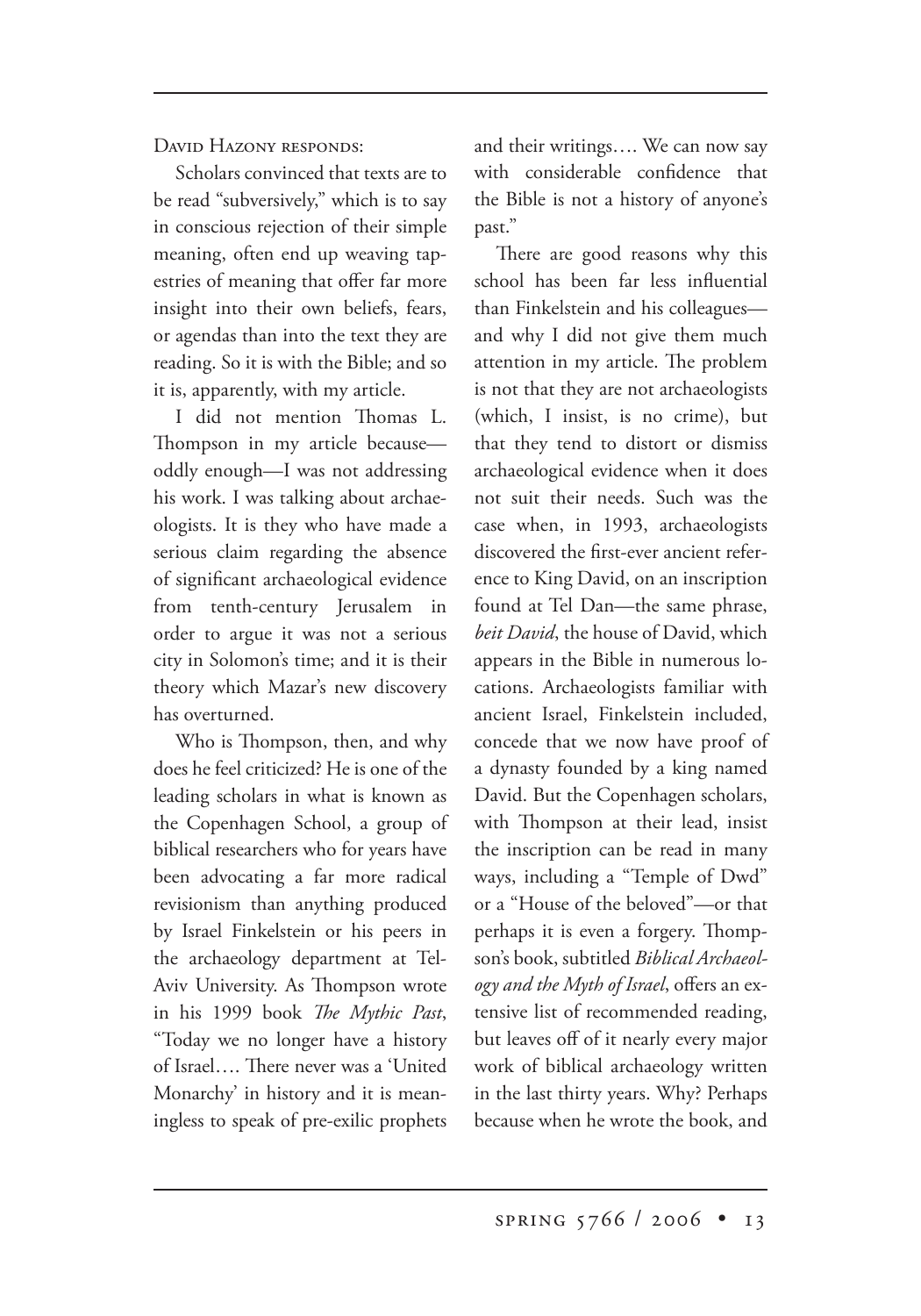no less so today, few if any major archaeologists endorsed his views.

Nor is this simply a disagreement among competing schools: The Copenhagen Bible scholars have their view, the archaeologists theirs. The Copenhagen School is the direct descendant of an approach advocated in the nineteenth century by Julius Wellhausen, which was based on two problematic assumptions: (i) That the Bible offers little in the way of actual history—that it is, as he put it, just a "glorified mirage"; and (ii) that one can nonetheless read between the lines of the text to draw conclusions about what "really" happened during the biblical period.

The first claim was discredited by the emergence of biblical archaeology in the twentieth century, which found vast amounts of corroborative evidence—from inscriptions to primitive settlements to entire cities—which affirmed the biblical accounts of an Israelite kingdom beginning around the time of Joshua and continuing until its destruction in 586 B.C.E. The second claim is problematic for other reasons. Counter-history, or the attempt to guess at what kind of events or political calculations led to the creation of a fictional work based mainly on reading the text itself, can be creative, exciting, and entertaining, and opens

the possibility of endless academic agitation. Yet such readings are highly speculative.

Thus, if we had no archaeological evidence whatsoever, we would use extreme caution in accepting their historical estimations. But we do have evidence, and lots of it, such that the work of the Copenhagen scholars often seems highly tendentious, at times even manipulative.

Indeed, some of these scholars have drawn political conclusions. Keith W. Whitelam, for example, in his *The Invention of Ancient Israel: The Silencing of Palestinian History* (which, by the way, *does* make Thompson's recommended list) complains that "The struggle for 'the permission to narrate' a modern Palestinian narrative, a struggle carried on by… [Edward] Said, among many others, has failed to retrieve the ancient past from the stranglehold of the West and Israel…. In order to give voice to an alternative Palestinian past, to a post-colonial, contrapuntal reading of the ancient Palestinian past, it is vital to construct a rhetoric of Palestinian history."

On the question of whether the Bible's depiction of David's palace is sufficiently detailed to be useful in archaeological research, the answer seems straightforward. If Mazar was able to dig into the ground and find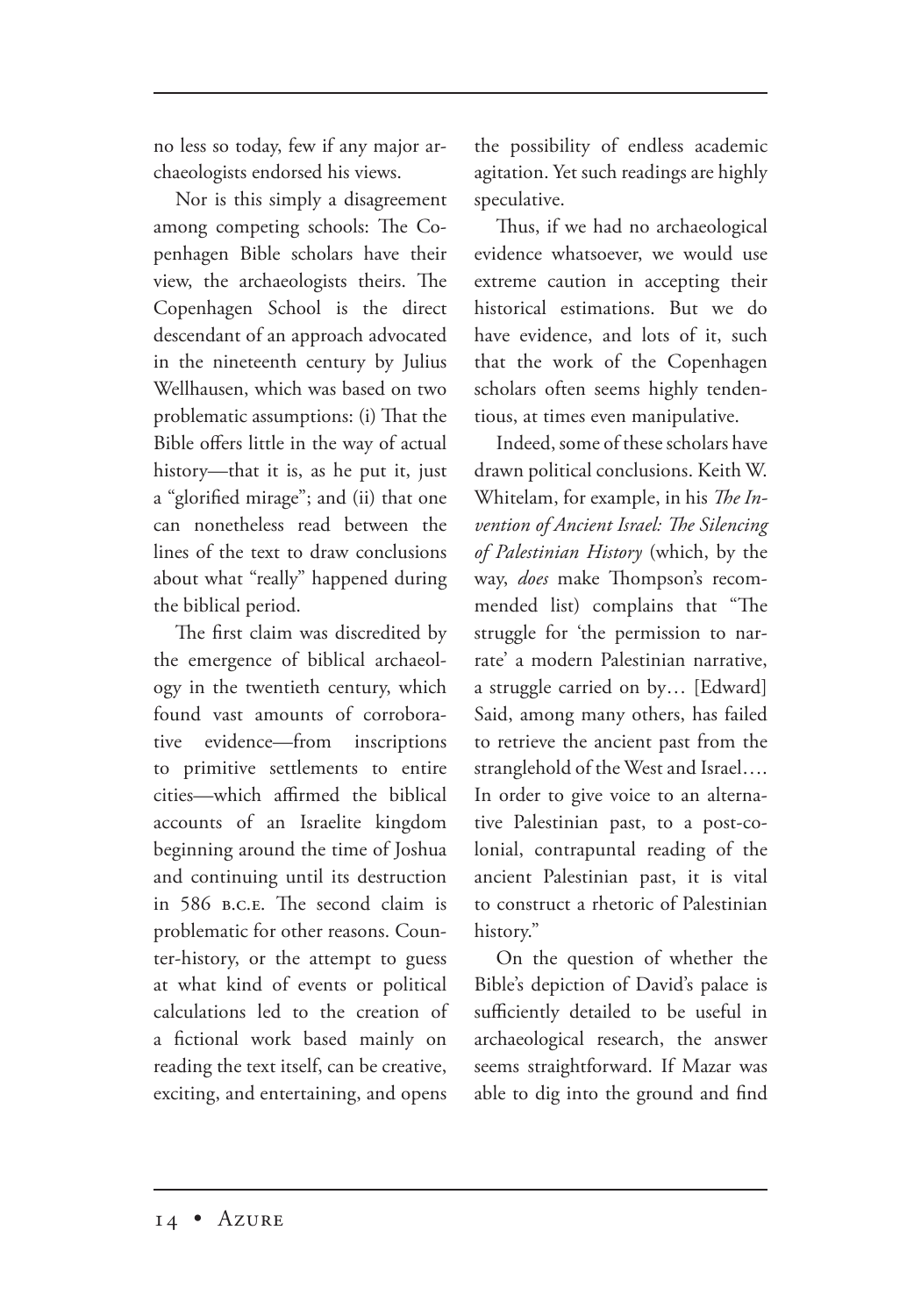an enormous tenth-century B.C.E. construction based largely on clues from the biblical text, then ipso facto the Bible was a useful, even indispensable, tool—just as it has been when scholars have discovered cities like Hazor and Megiddo based on similarly brief texts. Methodologically she is following the classical path of biblical archaeology, which led to thousands of other discoveries.

We can only hope that her success will inspire others to follow in her path.

### **Soul of Fire**

TO THE EDITORS:

In reading Ethan Dor-Shav's "Soul of Fire: A Theory of Biblical Man" (AZURE 22, Autumn 2005), I marveled at the author's ability to weave biblical verses into a metaphysical tapestry. It was refreshing to read that we no longer trail the Greeks in their claim for originality in developing a theory of the cosmos. Indeed, many Jewish writers have attempted to discover physics in the Bible, including Samuel Ibn Tibon in his little known book *Ma'amar Yikavu Hamayim*.

While Dor-Shav presents much evidence to support the notion that the term *nefesh* reflects the element of water in the ancient cosmic theory, there are instances where the term *nefesh* may not be clearly understood as water. The word *nefesh* as it is understood in related languages (Akkadian *napisu,* Aramaic *nafsha* and Arabic *nafs*) refers to the throat or the upper part of the respiratory system in the body.

In the following two cases it is hard to accept the word *nefesh* as water: "The waters compassed me about, even to the *soul*: The depth closed me round about, the weeds were wrapped about my head" (Jonah 2: 6); and "Save me, O God, for the waters are come unto my *soul*. I sink in deep mire where there is no standing; I am come into deep waters where the floods overflow me" (Psalms 69:2-3). Considering the redundancy in the verses, the word *nefesh* clearly reflects a term other than water, supporting the notion that *nefesh* is not to be exclusively equated with the element of water.

Finally, Dor-Shav's discussion of Sheol rightly points out that it is a place assumed to be everyone's last station. But the contention that it is either cold or warm is hardly supported by the verses he adduces.

**Bentsi Cohen** New York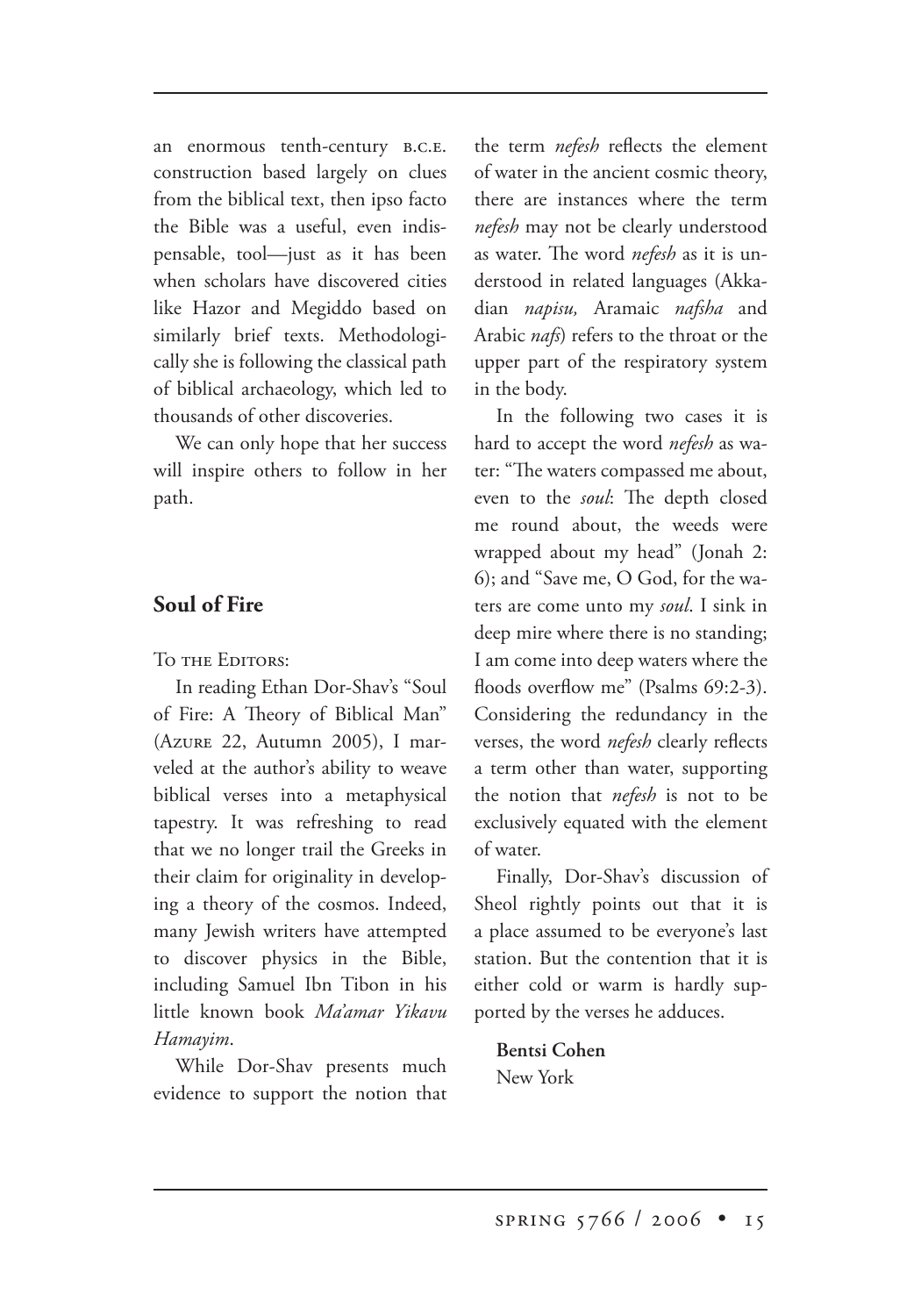ETHAN DOR-SHAV RESPONDS:

The fact that *nefesh* is the animative faculty of human existence, and therefore related to the Water element (the animative power in the cosmos) should hardly be read as equating *nefesh* with H<sub>2</sub>O. They are, obviously, two separate phenomena of creation. Water is water. You can drink it. *Nefesh* is a life force. Yet both share in the connection to flow, movement, and time.

Indeed, rather than contradicting the cosmic connection, both verses Bentsi Cohen quotes strongly reinforce it, since it is not a coincidence that both are so strongly water-related. Just as one never finds *neshama* verses in the context of water, only of fire and light, so one is bound to find *nefesh* verses in the context of deep waters and the abyss. The verses in Jonah and Psalms play on this theme by describing water encompassing the prophet or psalmist almost to the point of taking his lifeforce (or, indeed, of assimilating it).

Since this is not the place to elaborate upon the etymological comparisons with Akkadian and Arabic, I will only repeat a point I made in the article: *Nefesh* is intrinsically related to one's blood flow. The throat is thus *nefesh* related because it is the precise point where this life was considered to leave the body during the act of slaughter. For instance, *dam hanefesh*, the blood of life, must be collected from a sacrificial animal directly from the cut throat.

## **Peace Now**

TO THE EDITORS:

In "Jews and the Challenge of Sovereignty" (Azure 23, Winter 2006), Michael B. Oren misrepresents Shalom Achshav's policies. First, Shalom Achshav (Peace Now) advocates peace negotiations with Israel's Arab neighbors as a way to supplement Israeli security, not to replace the Israel Defense Forces. It is not a pacifist group. It does not recoil from the appropriate use of arms. The founders of the organization came from the ranks of the IDF, and its current leaders do reserve duty. Shalom Achshav recognizes that there are times when Israel needs to defend itself militarily.

Second, contrary to Oren, Shalom Achshav has not advocated "a mediated solution in which Israeli sovereignty would dissolve into a borderless New Middle East." Quite the opposite. Shalom Achshav has supported peace negotiations with